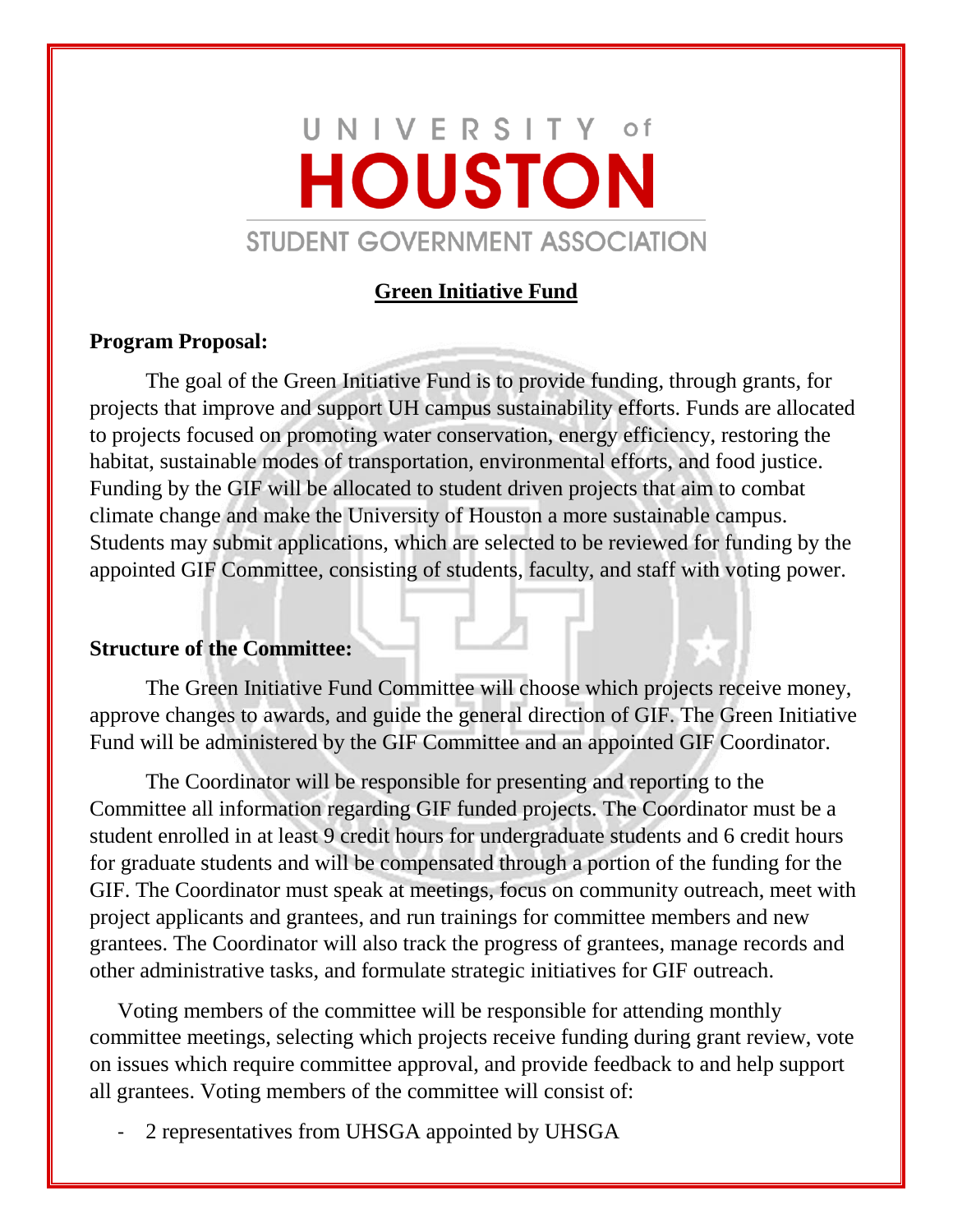- 1 representative from Graduate and Professional Student Association appointed by GPSA and UHSGA
- 2 application-based at-large representatives selected by the GIF's Committee after the other 3 voting members have been selected

Nonvoting members of the committee will be responsible for providing advice and background information to the committee during grant review, providing feedback to the Committee on issues which requires Committee approval, and providing feedback to help support all grantees. Nonvoting members will consist of:

- 1 representative from Student Fees Advisory Committee
- 2 representatives from the Office of Sustainability

### **Proposed Funding Structure:**

There will be two levels of projects funded through the grant. First, minor grants will be awarded on the basis of a proposed project costing \$3,500 or less and will be completed within 6 months. Second will be large project major grants that will be awarded to projects that exceed the minimum amount of \$3,500 in funds and will not be completed within 6 months of fund disbursement. Since projects span multiple years, the fund will be allowed rolling fund equity annually at the close of each fiscal year. If savings total 300% of annual funding allocation, the GIF funding must be reviewed by the University and potentially donated.

### **Funding Structure and Application Process at Public Texas Universities:**

University of North Texas: A committee at UNT comprised of 10 students and 3 faculty members review cases for the *We Mean Green Fund Committee* that seeks to review proposals for grant funding for specific environmental sustainability efforts. At UNT there is an environmental service fee of \$5 per academic year that is separate from student fees.

- UNT Funding Structure: UNT's grants are determined based on what the student led committee deems fit and what the overall budget inclines to. All proposals must present "quantity, cost of each, total cost" backed up by research as to why funding is needed for the project and the overall benefits to the University. After deliberation, the We Mean Green Fund Committee convenes to decide a proper amount to be awarded. Preference is given to some projects that can acquire outside funding beyond UNT's green fund.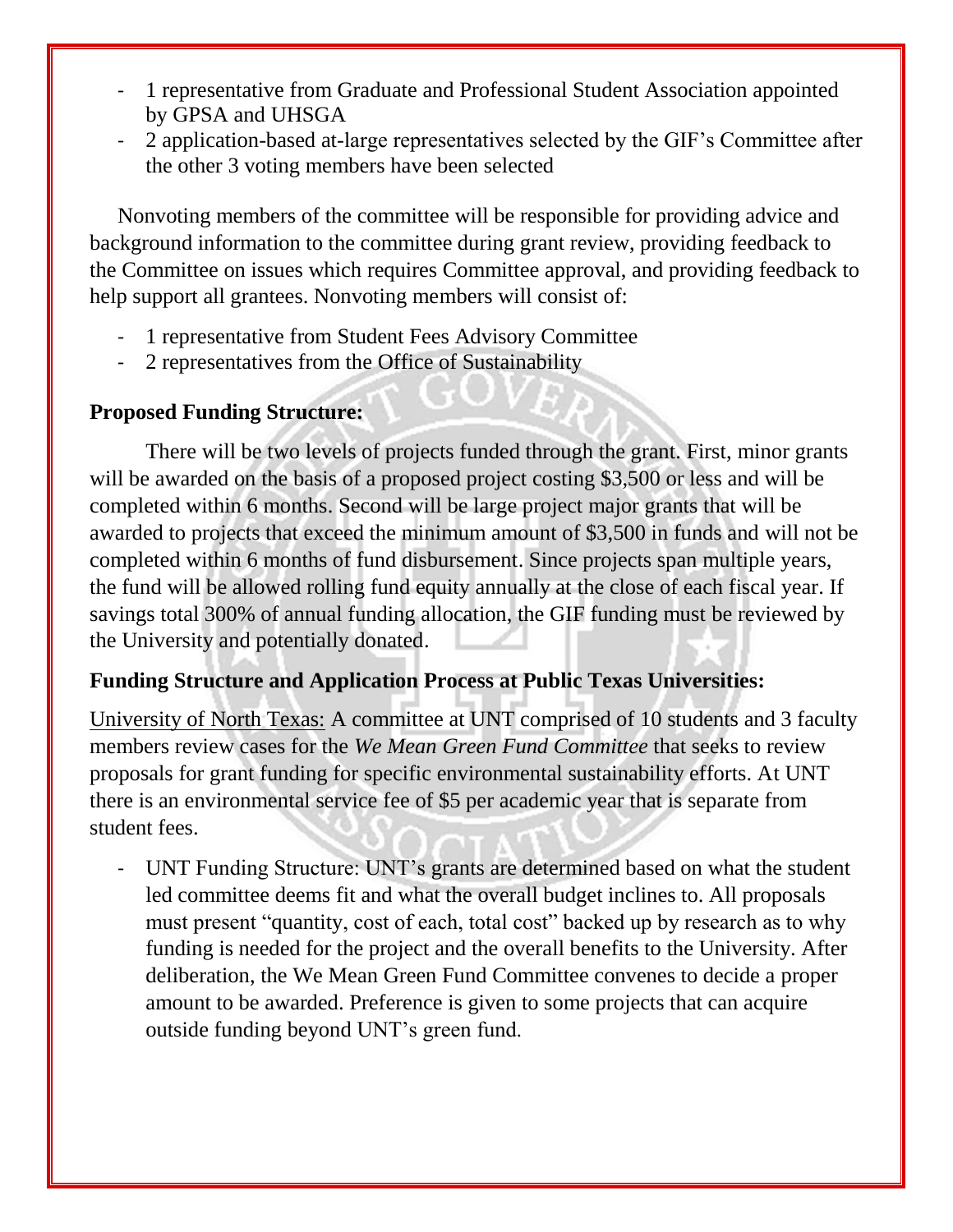| <b>Goods/Services</b>                   | <b>Total Cost</b>                        | <b>Explanation of Costs/ Research</b>                                                                                                                                                                        |
|-----------------------------------------|------------------------------------------|--------------------------------------------------------------------------------------------------------------------------------------------------------------------------------------------------------------|
| Project Signage                         |                                          | Information found on <b>Project Signage</b> page.                                                                                                                                                            |
|                                         |                                          |                                                                                                                                                                                                              |
| Example: Shovels<br>(ERASE EXAMPLE ROW) | \$50.00<br>(ERASE EXAMPLE<br><b>ROW)</b> | Quantity (5)/ Cost Each (\$10). Shovels are needed so volunteers can dig<br>holes for planting flowers in the garden beds. Home Depot, Lowes, and<br>Amazon have shovels for this price. (ERASE EXAMPLE ROW) |
|                                         |                                          |                                                                                                                                                                                                              |
|                                         |                                          |                                                                                                                                                                                                              |

University of Texas El Paso: UTEP's green fund is a student approved fee that incentivizes campus sustainability projects from faculty, staff, and students. UTEP requires a fee of \$3 per student per semester that is exclusively gathered from student fees. To ensure that money for the green fund is efficiently recorded and spent, all funding allocations are provided to the Student Government Association and the University's President.

- UTEP Funding Structure: UTEP's funds are awarded on a budget and review basis that is approved by a committee run by students. Grant sizes are determined through an extensive application and presentation of project budget allocation. Application requires specifics on how the project will serve the university community, list of anyone associated in putting the project together, timespan of project, and that a list of 6 requirements are fulfilled. Regardless of the project and presentation, if a project meets the 6 requirements UTEP must award at least \$1000 from the fund.

University of Texas at Austin: The Green Fund at UT Austin utilizes a competitive grant program to award money for university students, faculty, or staff for sustainable initiatives or research relating to sustainability. Each request is reviewed by a student majority committee that oversees a \$500,000 budget to be allocated through grants. UT Austin charges students \$5 per semester and \$2.50 during the summer session in order to fund the Green Fund. UT Austin has created a network of alumni focused on keeping UT green that offer donations to the Green Fund to support funding for sustainable initiatives.

- Funding Structure: The process for awarding grants requires an application that includes questionnaires and a budget presentation. In addition to the application, a budget of itemized expenses must be filled out in detail to be reviewed by the student led committee. UT separates its grants into three types depending on how much money a project is requesting.
	- 1.  $1^{st}$  type Less than \$20,000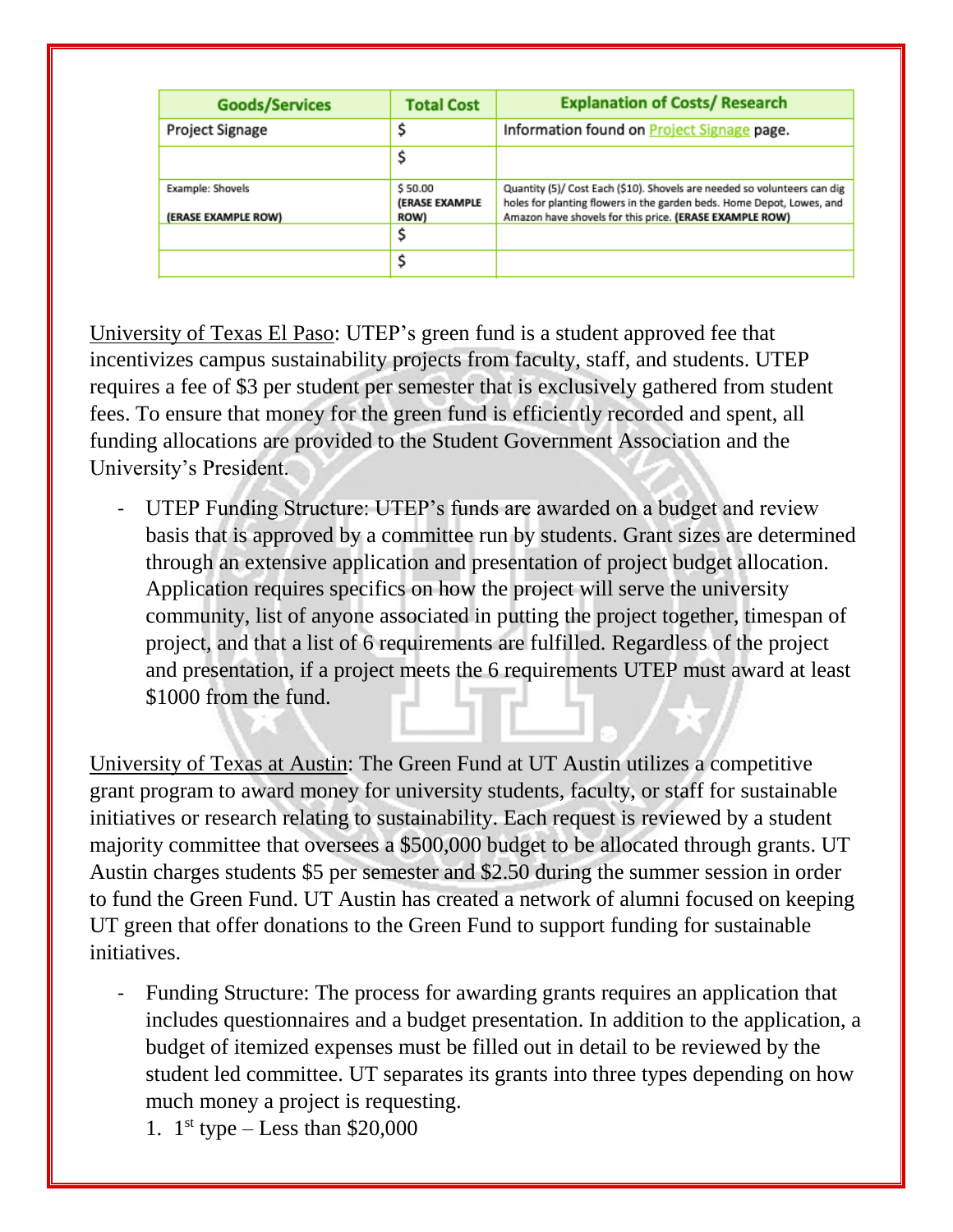- 2.  $2<sup>nd</sup>$  type Between \$20,000 \$50,000
- 3.  $3^{rd}$  type Over \$50,000

In addition to awarding funds, there is also a cash match requirement:

xii. Cash Match Requirement: There is a cash match requirement for grant requests over \$20,000 from non-academic, self-funded units (e.g., Athletics, Housing and Dining, University Unions, Parking and Transportation Services, etc.):

| Green Fund Grant Requests | Required Cash Match from non-academic,<br>self-funded units |
|---------------------------|-------------------------------------------------------------|
| Less than $$20,000$       | 0                                                           |
| Between \$20,000-\$50,000 | 10%                                                         |
| Over \$50,000             | 25%                                                         |

Grants for research follow the same guidelines as a project proposal but must additionally provide a hypothesis and thesis.

- 1. Undergraduate Grants \$2,500 each
- 2. Graduate Grants \$5,000 each

Texas A&M University: The Green Fund at Texas A&M is a student led committee that oversees a budget to award funding to sustainable initiatives on campus.

- Funding Structure: Texas A&M awards funds by requiring an application process and budget presentation by potential projects. Micro Grants and Major Grants are offered as forms of funding. To be approved for a grant a proposal must fit the evaluation criteria that asks for: concept, environmental impact, student involvement, campus impact, cost effectiveness, outreach plan, capability of project team, academic gains, evaluation/follow-up, well written application, and budget.
	- a. Microgrants: These grants are given out on the basis of a proposed project costing \$3,500 or less and will be completed within 6 months of fund disbursement. In order to be approved for a Microgrant all proposed projects must met the following criteria: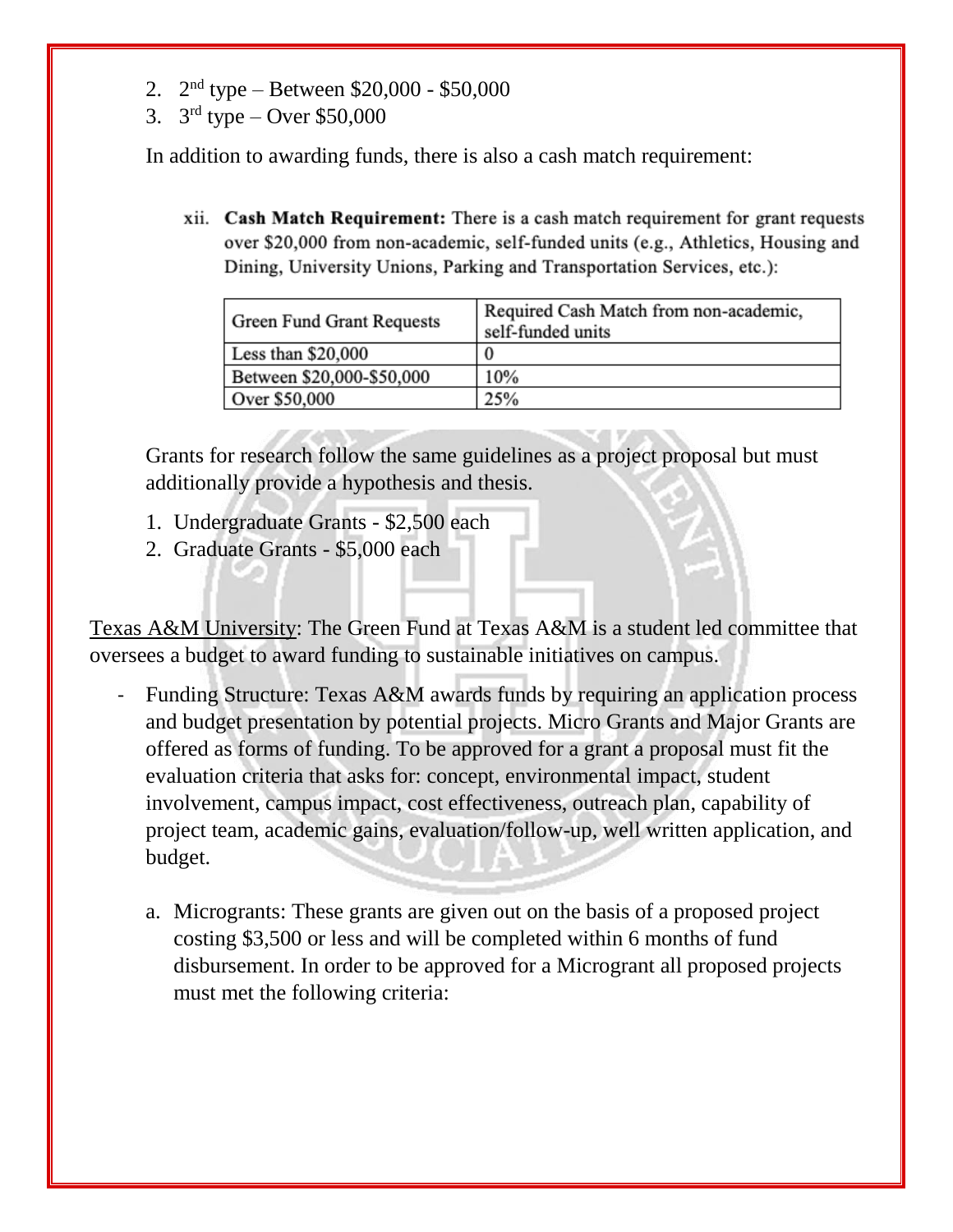- Projects must directly address environmental improvements on the Texas A&M College Station campus. Furthermore, the Aggie Green Fund is intended for environmental projects that are not already funded by Texas A&M University.
- Projects may not primarily address research aims.
- All projects must meet AGFAC reporting requirements, including metrics for success, a final report, and progress updates every three months (if applicable).
- Where appropriate, projects must have received written confirmation of support by campus officials prior to consideration (see Project Approval form within the application).
- Projects that propose a change to the physical campus environment must align with the 2017 Campus Master Plan and require approval from the Council for the Built Environment (CBE). Examples include permanently installing new equipment, constructing a garden, changing the appearance of a building, etc. Projects requiring CBE approval are not eligible for the micro-grant. However, these projects may apply through the regular application process.

Applications for Micro Grants must demonstrate project description, metrics and measurability, proposed budget sheet, and a project timeline.

- b. Major Grants: These grants are awarded to projects that exceed the minimum amount of \$3500 in funds and will not be completed within 6 months of fund disbursement. Requirements to receive a major grant are identical to the requirements for a Micro Grant will the addition of a few more provisions:
- If a project requires CBE approval, the CBE package must be submitted by the applicant's respective Dean or Vice President.
- Projects must begin active project implementation by September 15 of the year they receive funding and reach project completion by August 31 of the following year. Projects requiring CBE approval must begin active project implementation within 3 months and reach project completion within 18 months of receiving CBE approval. Projects out of compliance with these requirements must return all funds to the Aggie Green Fund within 30 days unless they have applied for and received an AGFAC extension.
- All projects must have a mechanism for evaluation and follow-up after funds have been dispersed. At a minimum, a project plan must include a progress report and scorecard. If a project is expected to have on-going benefits such as annual cost savings, the project plan must include a mechanism for tracking, recording, and reporting these benefits back to the AGFAC.
- Projects should have publicity, education, and outreach considerations.
- c. The Application process for a Major Grant is split into two parts:
- Abstract: consists of basic background information that the committee will review and provide feedback for.
- Full Application: Following the approval of the committee on the project's abstract an in-depth questionnaire to identify strengths/weaknesses of a proposed project must be filled.
	- o Managing a Grant: Once a grant is awarded every individual or party must abide by a Standard Operating Procedure Acceptance Agreement, Promotion and Branding Guidelines, and Reporting.
	- o Acceptance Agreements vary for Major Grant and Micro Grant funding.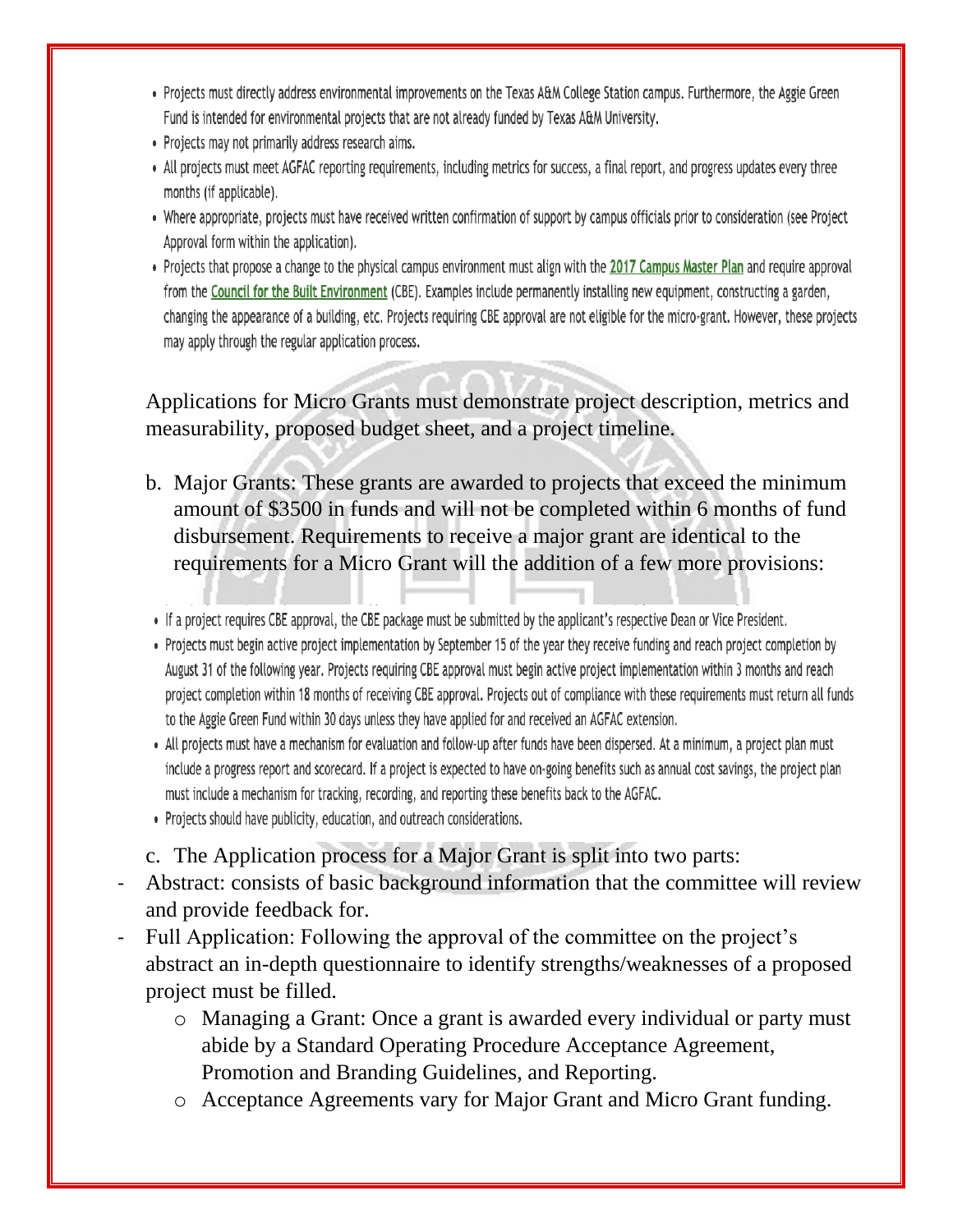o Reporting holds project managers accountable to accomplishing their goal. Those who do not meet these requirements in a timely manner are ineligible to receive further funding.

# **REPORTING**

As part of their acceptance of Aggie Green Fund monies, all grantees agree to meet Aggie Green Fund Advisory Committee (AGFAC) reporting requirements. Major Grants and Micro-Grants have separate reporting requirements that are detailed below. Grantees who do not meet reporting requirements in a timely manner are ineligible to receive further funding.

# **History of Active Green Funds at Public Texas Universities:**

University of Texas Austin: In 2011, Jacob Bintliff pioneered the green fund at UT Austin and set up the green fund structure for other institutions such as University of Texas El Paso, A&M, and University of North Texas. The Fund was passed using the Environmental Service Fee that was amended by Texas law with a 2/3 approval from student votes at UT Austin and received approval from the Board of Regents. Bintliff pioneered the introduction of environmental service fees to public universities which required an amendment of the ESF law.

- Public universities have an option to use funding committees (like SFAC) or to gather funding for green initiatives by implementing the ESF which can be used to secure funding for students as long as it meets a time requirement.
- For the creation of an ESF, HB 3353 states: "Not to exceed \$5 for each regular semester or summer semester lasting more than 6 weeks. Not to exceed \$2.50 for any summer semester less than 6 weeks."
- Added provision: An amendment to the bill included the option to raise the fee up to \$10 in regular sessions and \$5 in a summer session with an approved vote from the student body.
- To ensure the bill was amended and student support was present, each UT system school along with Texas A&M and UNT put up a referendum in their Spring 2010 elections and all 5 universities won the approval of the student body by at least 70%.
- After the bill was amended, any public Texas institutions was now allowed to implement an Environmental Service Fee. UT's fee gathered around \$500,000 yearly in funds.
- The Bill amended in 2009 allowed UT Austin to implement an ESF only covered 5 years. In 2016, the bill reached its deadline and UT legislature failed to reinstate the fee. 2 bills were pushed through Texas legislature to increase the lifespan of the Green Fund through ESF but ultimately failed.
- At UT Austin, a masterplan for sustainability was created that highlighted future sustainability efforts which outlined UT Austin's plans to continue the Green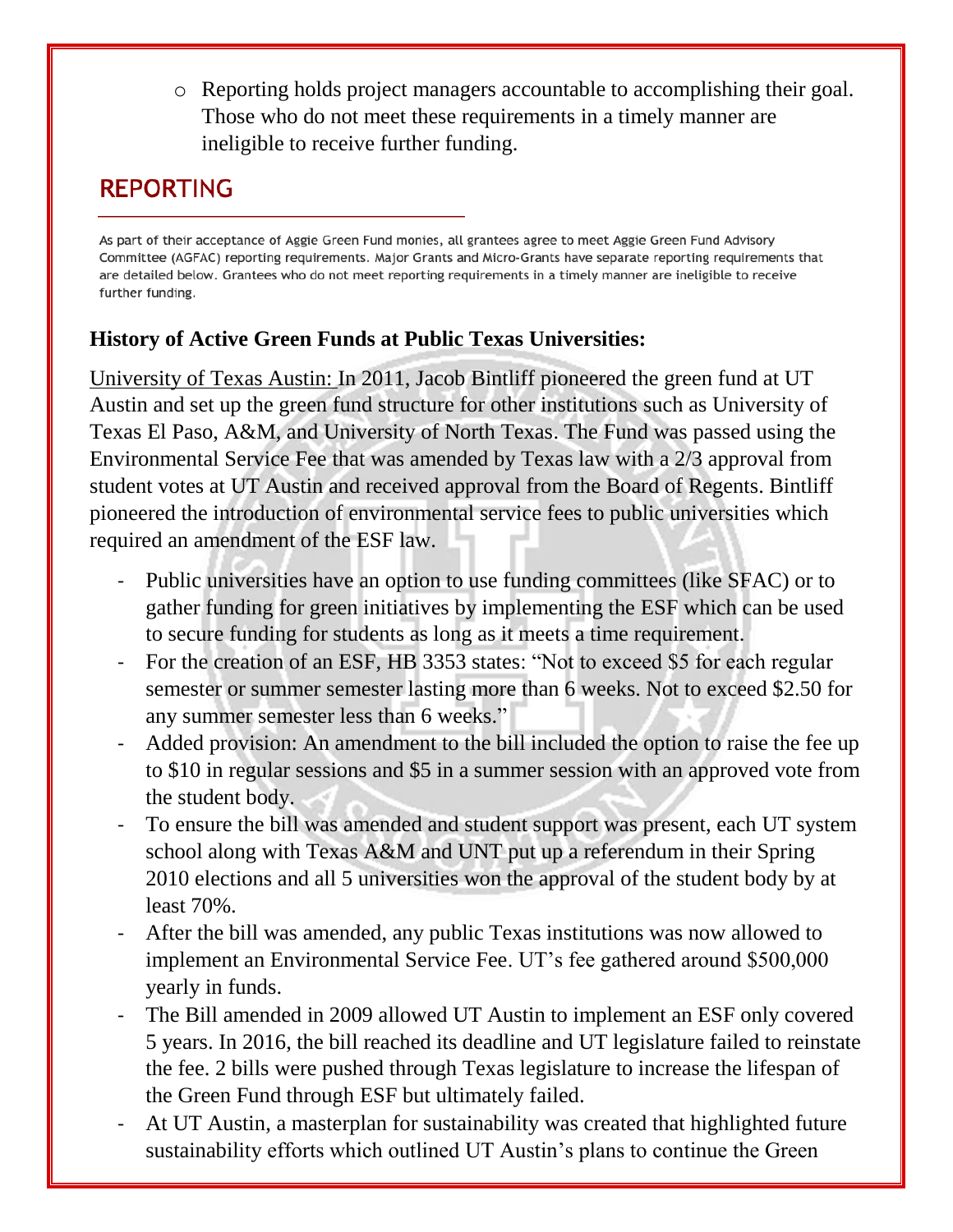Fund Program due to increased usage. With over 3 million dollars distributed in awards, the Green Fund continues to be vital for launching environmental sustainability projects and research.

Texas A&M University: Originally started out as an Environmental Service Fee and transformed into a student fee. After 5 years, Texas A&M undertook a new method in which student fees would be accumulated and a certain portion of them would be donated to the Green Fund. This new method was to provide a more holistic selection process in distributing fees but resulted in a significant decrease in the amount of money raised for the Green Fund.

- As a result of losing money, Texas A&M implemented the Minor Grant into their Green Fund process. The minor grant allowed for more small projects to get funding and a less lengthy process for applicants to fill out.

University of North Texas: The Green Fund was established in 2010 by the UNT Student Government Association via an Environmental Service Fee. The Green Fund is housed under the office of Student Affairs. The benefits in their Environmental Service Fee are that by law, the money in the fund must roll over every summer, letting the money accumulate, and explicitly be spent on Green Fund initiatives.

- An issue with UNT using an environmental Service Fee is that by law, ESF can only be used for environmental sustainability efforts instead of economic, social sustainability, etc.
- To efficiently run a Green Fund through an ESF, UNT recommends:
	- a. Branding: Clearly define the Green Fund and its brand so students fully understand it.
	- b. Advising: To minimize inefficiencies, advising on green fund proposals made through UNT is a requirement.
	- c. Website: Streamline the application process and make the Guided user interface more appealing to students.

University of Texas at El Paso: UTEP created their Green Fund in 2012 through the Student Government Association with a campus wide referendum. The Green Fund was successfully created with a \$3 increase in student fees for the Green Fund. The main issues UTEP has run into have centered around the following:

- Outreach: Taking measures to increase awareness about the Green Fund. To combat this, UTEP has focused on heavily increasing marketing efforts and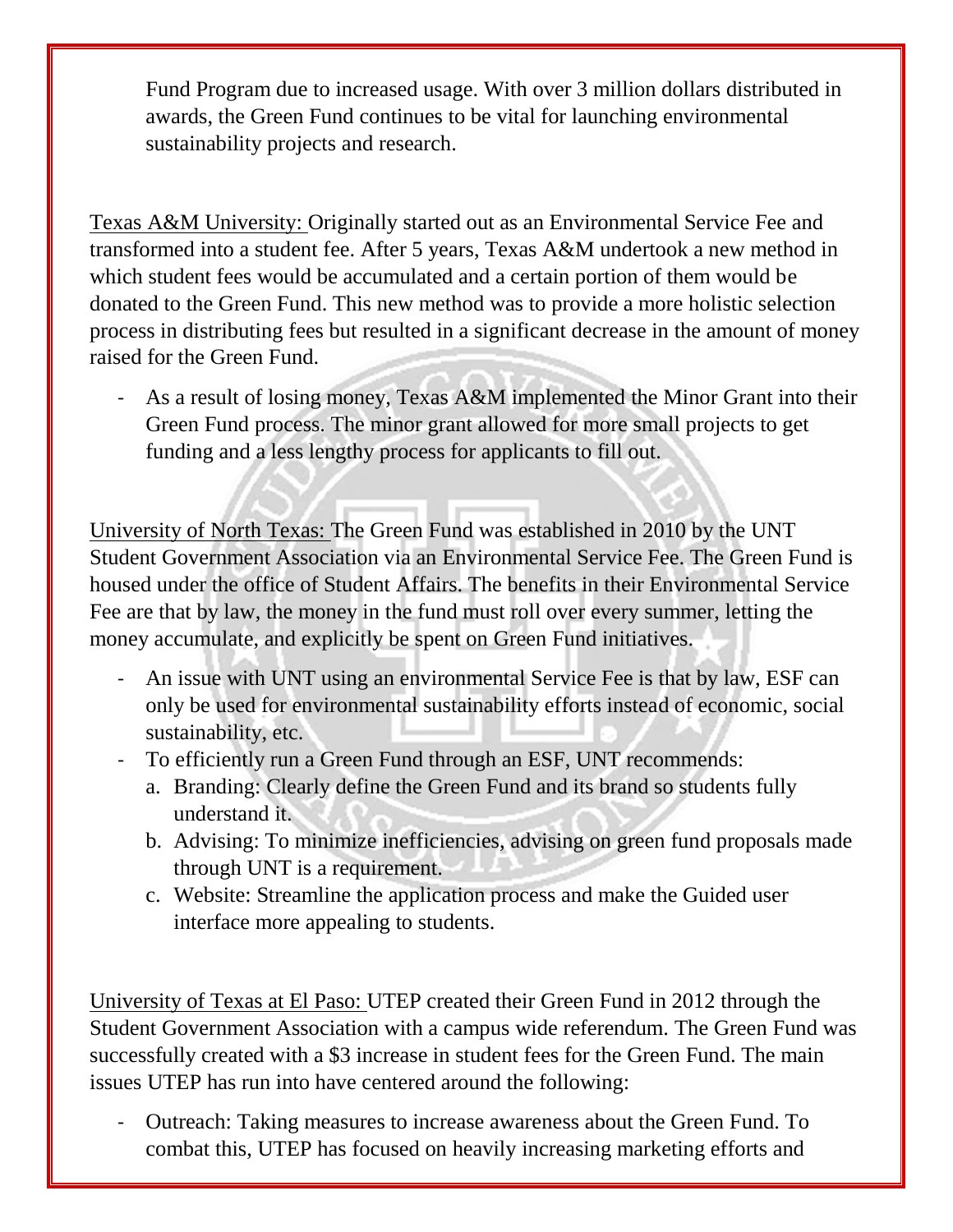strictly outlining that the Green Fund is to be used to increase environmental sustainability.

- Efficient Use: Students have proposed projects that reign outside of the university, which the jurisdiction of UTEP's Green Fund does not cover. UTEP has pushed to increase efficiency by streamlining the Green Fund and pushing for accountability with project managers.

## **Examples of Student Projects:**

All research is presented in Tier 1, Tier 2, and Tier 3 order. Each tier represents an amount of money used for each project, with Tier 1 being under \$20,000, Tier 2 being between \$20,000 - \$40,000, and Tier 3 being for projects awarded funds exceeding \$40,000.

# University of Texas at Austin:

- 1. Tier 1 (2015-2016)
	- a. Bokashi Composting Pilot (\$19,550) This project piloted an innovative anaerobic composting method appropriate for urban spaces, increasing the reuse of campus organic waste on campus property. The project will be managed by UT- Austin's Zero Waste Initiative.
- 2. Tier 2 (2017-2018)
	- a. BIM based Construction Waste Estimation & Disposal Planning Tool (\$24,590) – Graduate and undergraduate students in the department of Civil Architectural and Environmental Engineering developed a software tool that leveraged Building Information Modeling technology for the quantification of waste generated from the construction projects, as well as the disposal planning of the generated waste.
- 3. Tier 3 (2018-2019)
	- a. Cotton Recycling Systems for Solid Waste Reduction and Fashion Sustainability Enhancement (\$59,446) – A faculty research award project that will start a student-led recycling center and upgrade UT patent-pending technology for converting material into new rayon fabric.

# University of North Texas:

- 1. Tier 1 (2015-2017)
	- a. Garden Block Pavilion  $(\$10,914) A$  Garden block sculpture that provides a shelter and gathering place for students and serves as a catalyst for forming connections that are centered on a shared goal of sustainability.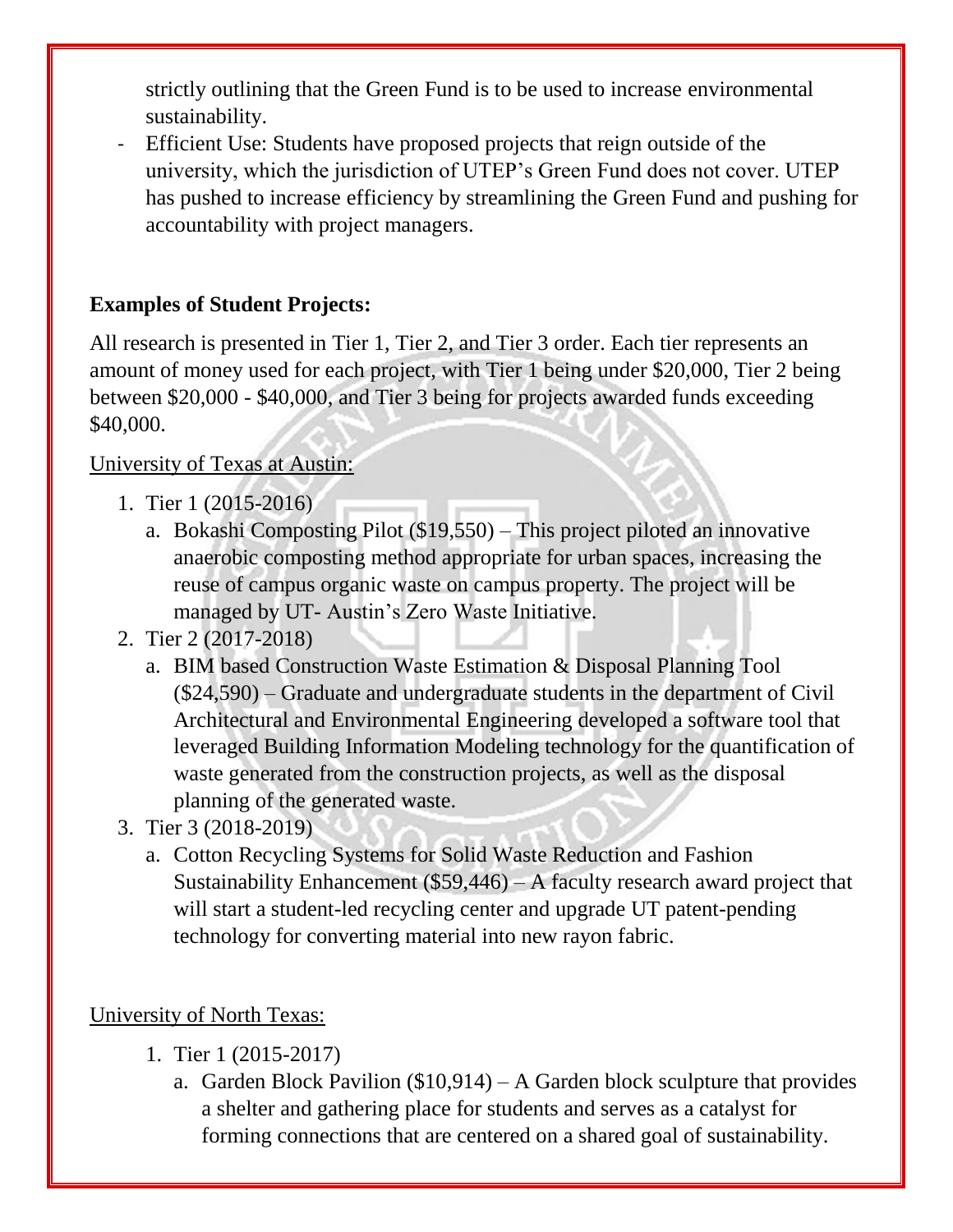- 2. Tier 2 (2018-2019)
	- a. Lot 27 Tree Initiative (\$28,500) The UNT grounds Team received approval for their proposal to plant and provide irrigation for fourteen trees in the parking lot islands of Lot 27. These trees will provide shade, bird habitats, campus beautification, and a reduction of urban heat island effect within the lot.
- 3. Tier 3 (2018-2019)
- a. Pollinative Prairie Phase I (\$156,998) The Pecan Creek Pollinative Prairie is a Native North Central Texas tallgrass prairie reconstruction project where UNT Ecology staff and students initiated the project to provide space for students, faculty, and staff on the UNT campus to promote conservation and sustainable urban landscaping of native habitats for declining pollinator populations.

#### Texas A&M University:

- 1. Tier 1 (2016)
	- a. Reusable Water Bottles: Education and Outreach Campaign (\$16,678) Goal of this project is to reduce the amount of beverage container waste generated on campus. Sustainability student interns will develop an outreach campaign that discourages the use of disposable water bottles and encourages switching to reusable water bottles.
- 2. Tier 2 (2017)
	- a. Residence Life Water Bottle Filling Stations IV (\$40,000) This project will provide on-campus residents with convenient access to water bottle filling stations. Water bottle filling stations promote sustainable practices, reduce plastic bottles in the landfill, and save money from the purchase of bottled water.
- 3. Tier 3 (2017)
	- a. Reusing the Roof Space: From Solar Panels to Reduced EUI (\$75,000) By installing PV panels on the roof of the Langford Building, this project aims at reducing the amount of energy required from the central plant, particularly during the peak demand hours on campus. Today, many scholars are adopting solar panels as part of taking advantage of saving money on their electricity consumption.

University of Texas El Paso:

1. Tier 1 (2017)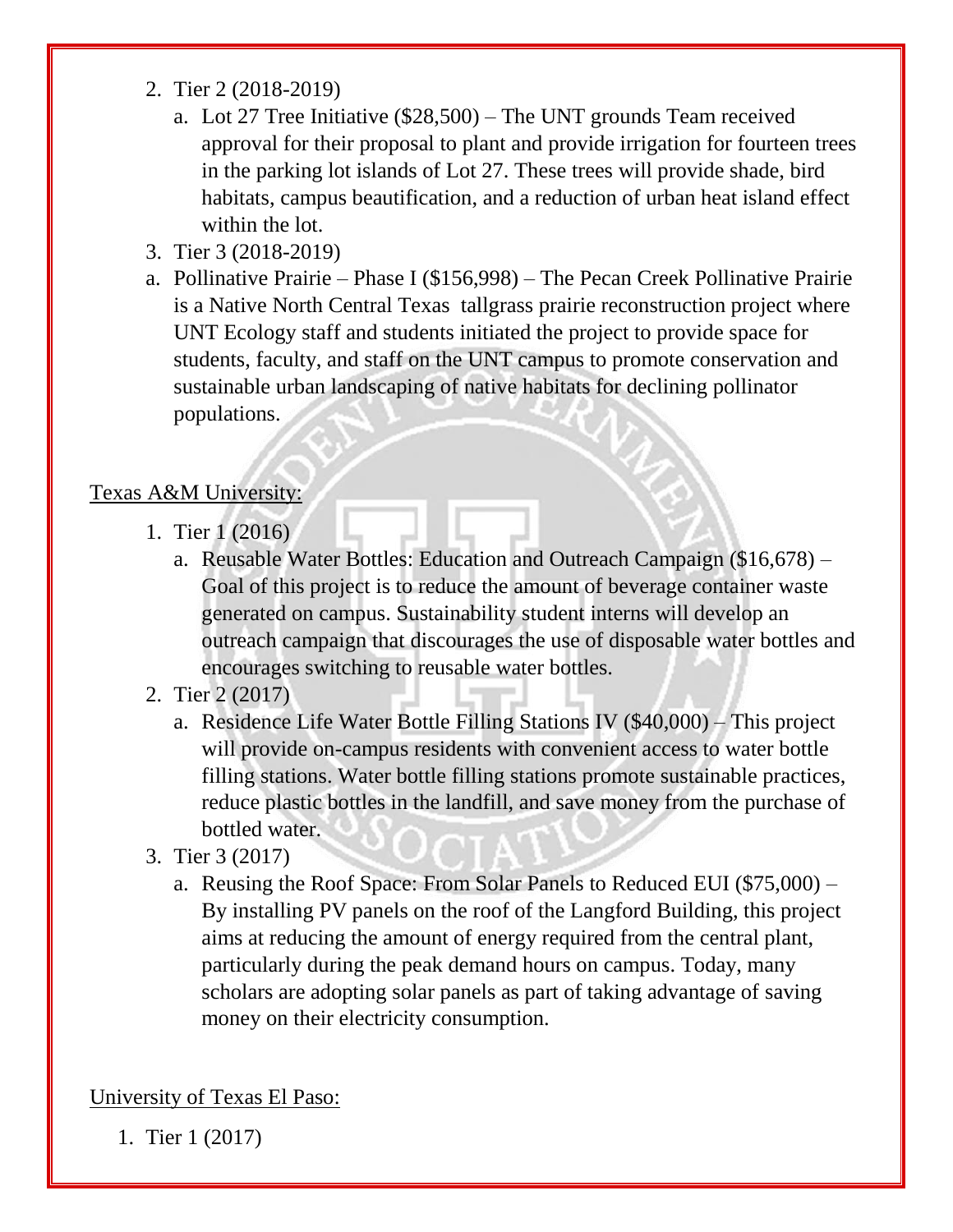- a. Bike UTEPIA (\$19,738) UTEP students and Green Team members propose the installation of 5 new bike racks on campus and relocation of other existing bike racks for the purpose of reducing the UTP's carbon footprint by promoting healthy habits such as biking to and from campus.
- 2. Tier 2 (2011)
- a. Energy Dashboard (\$30,200) This project was developed by students from the College of Engineering to health Facilities Services monitor energy efficiencies with on-campus buildings. The Energy Dashboard monitors electric energy use from campus buildings for the purposes of analyzing consumption and trends.
- 3. Tier 3 (2012)
	- a. Wise Family Theatre (\$32,040) Funding was allocated to replace incandescent theatrical lighting with LED fixtures that will increase bulb life and reduce power consumption.

#### **Sources:**

[https://drive.google.com/file/d/1fk8VCmo-a9BFazMA-hGJ\\_dpAi3\\_LUdCY/view](https://drive.google.com/file/d/1fk8VCmo-a9BFazMA-hGJ_dpAi3_LUdCY/view)

https://onedrive.live.com/view.aspx?cid=7e05bdc23b3cc3c0&page=view&resid=7E05BDC23B3CC3C0!2129&p arId=7E05BDC23B3CC3C0!2123&authkey=!AC7lJR4PTbf1-iE&app=Word

https://drive.google.com/file/d/0BxKDsVYIca9EbFBqRjIxY3NNanc/view

#### <https://tgif.asuci.uci.edu/projects/>

*Aggie Green Fund*, greenfund.tamu.edu/manageagrant.html.

Green Fund." *UTEP*, [www.utep.edu/student-affairs/greenfund/.](http://www.utep.edu/student-affairs/greenfund/)

"Major Grant." *Aggie Green Fund*, greenfund.tamu.edu/majorgrant.html.

"Micro-Grant." *Aggie Green Fund*, greenfund.tamu.edu/microgrant.html.

"UT Austin Green Fund InfoReady Review." *InfoReady Review*, greenfund.infoready4.com/.

https://sustainability.utexas.edu/sites/sustainability.utexas.edu/files/UT-

Austin\_GreenFund\_2019\_General\_Application.pdf